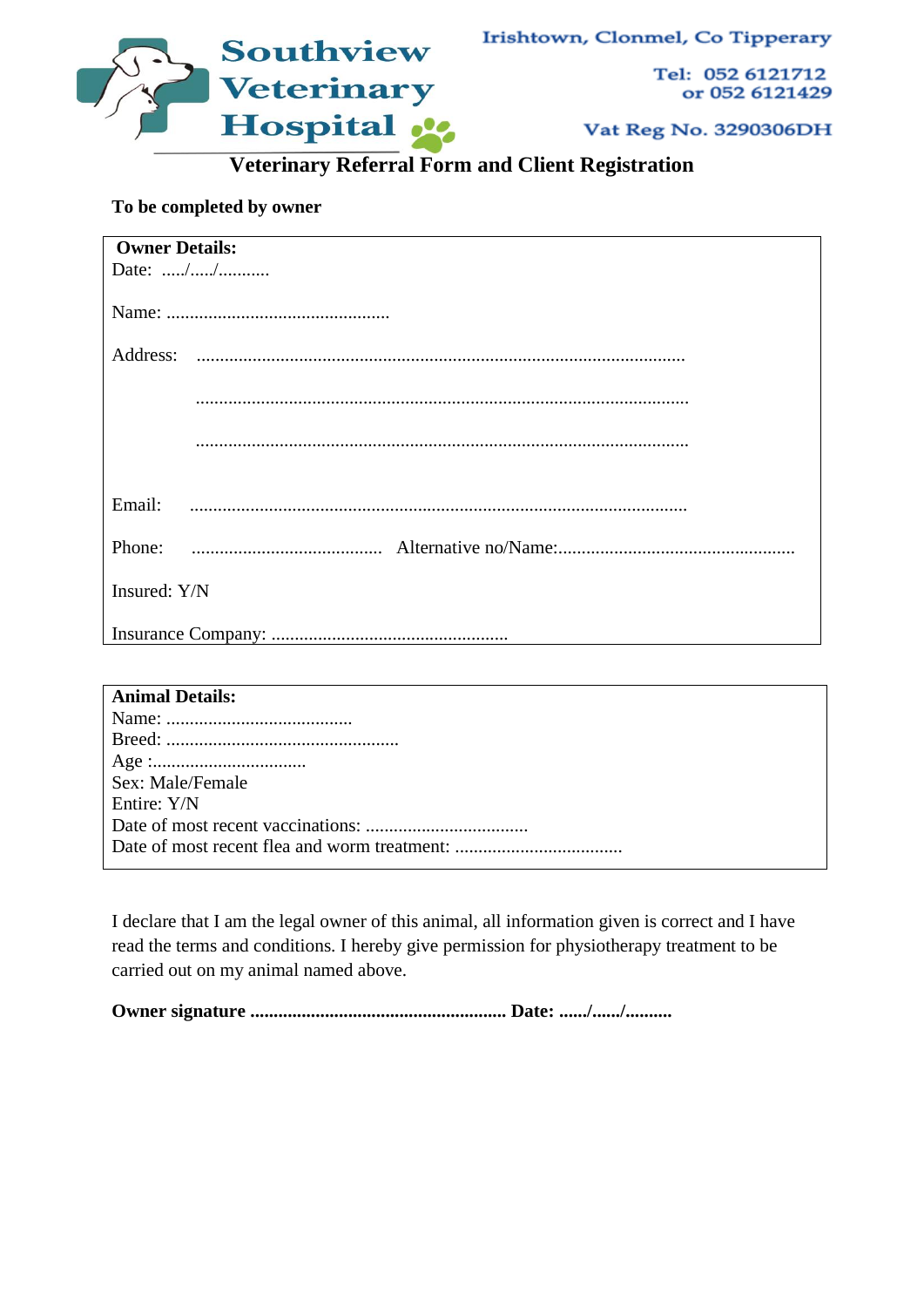To be completed by your Veterinary Practice

 $\mathsf{r}$ 

| Does the animal suffer from any of the follow conditions. If yes please elaborate.       |
|------------------------------------------------------------------------------------------|
|                                                                                          |
|                                                                                          |
|                                                                                          |
|                                                                                          |
|                                                                                          |
|                                                                                          |
|                                                                                          |
|                                                                                          |
| I have examined the above dog. In my opinion the animal is in a suitable state of health |
|                                                                                          |

to undergo physiotherapy Y/N and hydrotherapy Y/N treatment. Subject to the owners permission please supply clinical records from the time of injury or illness or any medical history which would be relevant from the treatment of this animal.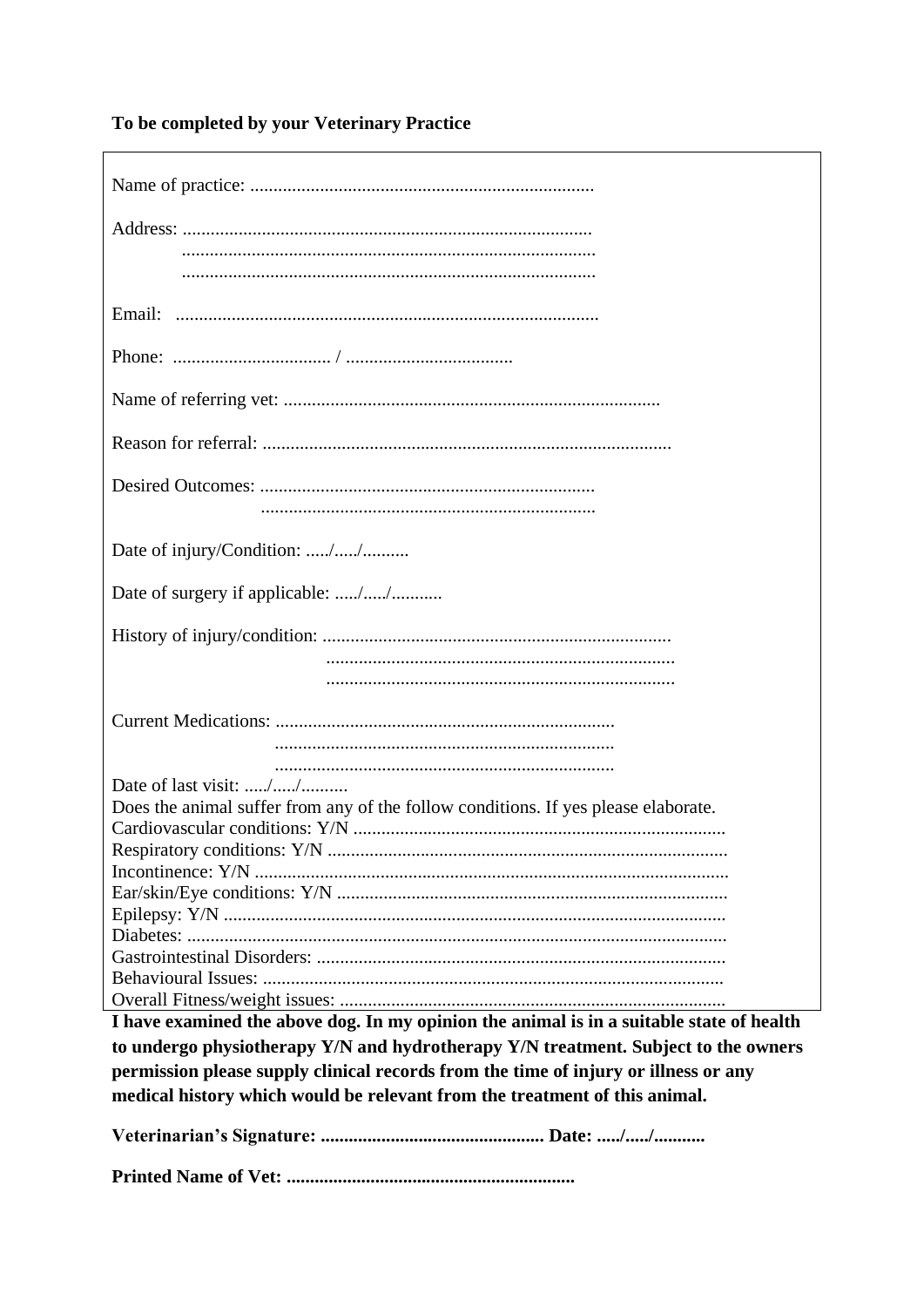## **Terms and Conditions:**

- Southview Canine Physiotherapy and Hydrotherapy Clinic is a specialised clinic running under the supervision of Southview Veterinary Hospital.
- All dogs must have a veterinary referral form signed by their veterinary surgeon stating that the animal being treated is in suitable health to undergo both hydrotherapy and physiotherapy treatment. This form should be emailed to [svcaninephysiotherapy@gmail.com](about:blank) prior to attending your first appointment.
- Animals will not be treated without prior authorisation of their veterinary surgeon.
- All dogs must be up to date with their annual vaccinations and flea/worm treatment before attending the appointment.
- Dogs should receive veterinary health checks on a regular basis to ensure that they remain fit and healthy to under go treatment.
- For your information a veterinary surgeon will always be present in practice in case of an emergency.
- If the condition worsens or does not improve with treatment you will be referred back to your vet for examination.
- Owners are required to notify Southview Veterinary Hospital if during the course of treatments the injury, or condition worsens, if medication changes or if the veterinary surgeon advices that the treatment should be stopped or suspended.
- Southview Veterinary Hospital reserves the right to refuse treatment to any dog.
- Dogs with infectious or contagious conditions such as ear, eye or skin conditions, vomiting or diarrhoea will not be treated due to health and safety reasons.
- Please inform us if your dog is in season as she will not be allowed entry into the underwater treadmill until her season has finished.
- Do not feed your dog for at least two hours prior to treatment.
- All sessions including dogs which are insured must be paid for on the day of treatment.
- If you cancelled your appointment a cancellation fee of 50% may be charged.
- We reserve the right to reschedule and cancel any appointment.
- All dogs within and outside southview veterinary hospital must be kept on a lead at all times.
- All dogs must be given the chance to go to the toilet prior to appointment. It is the owners responsible to allow their dog to have enough time to go to the toilet before there appointment time.
- Owners are responsible for cleaning up after their dogs whilst on the premises and in the surrounding area. Bags are available at reception.
- Please bring your own towels and coat to keep your dog warm after the session.
- Please ensure you wear suitable clothing and non slip shoes as you will be entering a wet floor surface.